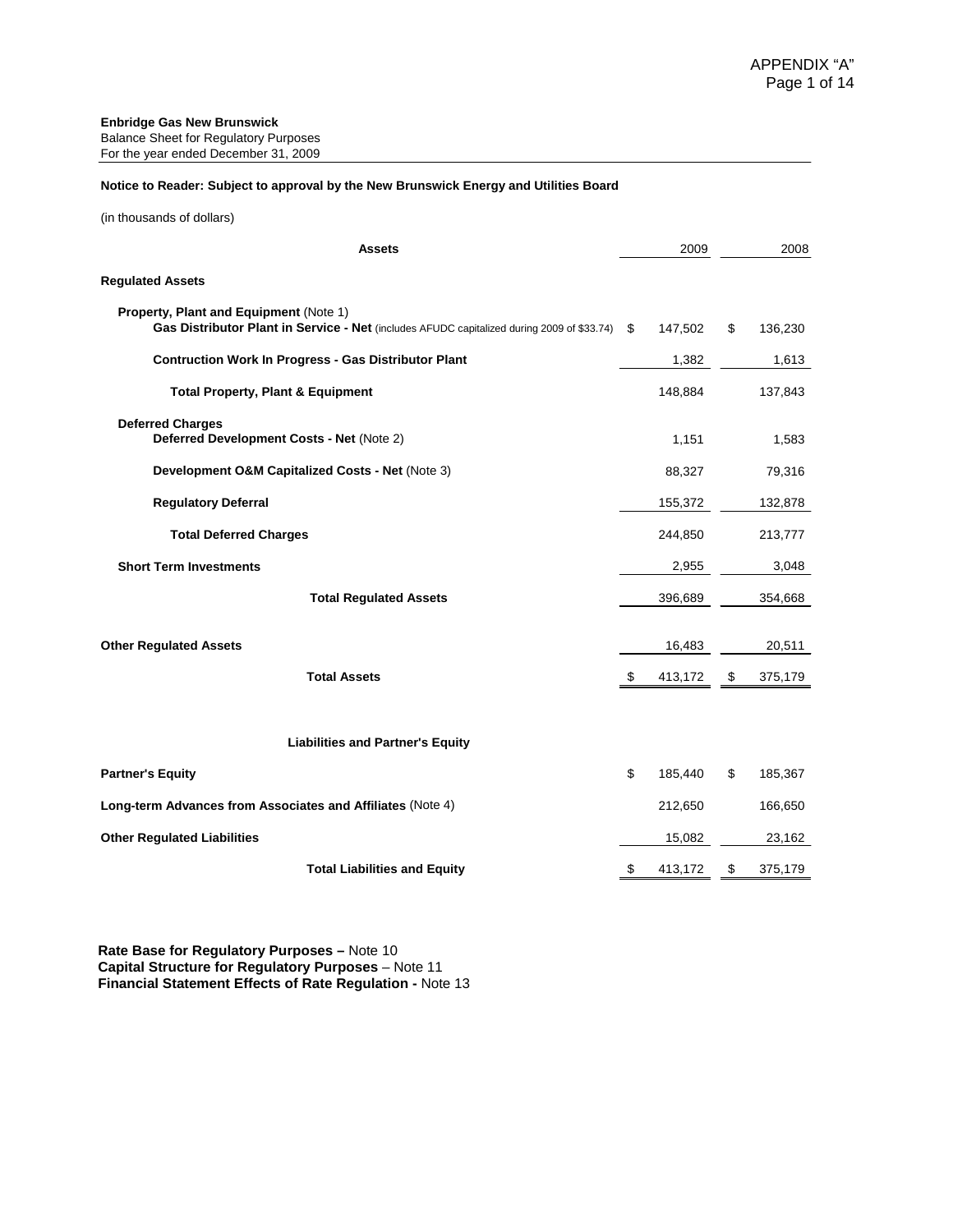#### **Notice to Reader: Subject to approval by the New Brunswick Energy and Utilities Board**

(in thousands of dollars)

|                                                                                                           | 2009                | 2008                |
|-----------------------------------------------------------------------------------------------------------|---------------------|---------------------|
| Revenue<br><b>Operating Revenue (Note 5)</b><br>Gas distribution<br><b>Miscellaneous</b>                  | \$<br>26,162<br>281 | \$<br>27,883<br>391 |
| <b>Income from Investments</b>                                                                            | 44                  | 119                 |
| <b>Allowance for Funds Used During Construction</b>                                                       | 34                  | 29                  |
| <b>Installation Services</b>                                                                              | 26,521              | 28,422              |
| Revenue                                                                                                   | 7,664               | 13,117              |
| Cost of goods sold                                                                                        | (6, 221)            | (11, 486)           |
|                                                                                                           | 1,443               | 1,631               |
| <b>Total Revenue</b>                                                                                      | 27,964              | 30,053              |
| <b>Expenses</b>                                                                                           |                     |                     |
| <b>Operating Expenses</b><br>Operating and maintenance expenses (Note 6)<br>Deemed capital taxes (Note 7) | 4,586               | 4,028<br>344        |
| Bad debt expense                                                                                          | 311                 | 679                 |
| Amortization of Property, Plant and Equipment                                                             | 5,034               | 4,992               |
| <b>Municipal and Other Taxes</b>                                                                          | 1,053               | 960                 |
| Interest on Amounts Due to Associates & Affiliates and Other Interest (Note 8)                            | 12,354              | 10,681              |
| <b>Amortization of Deferred Development Costs</b>                                                         | 2,898               | 2,133               |
| <b>Total Expenses</b>                                                                                     | 26,236              | 23,817              |
| Income before Extraordinary Items, Regulatory Deferral and Return on Rate Base                            | 1,728               | 6,236               |
| <b>Regulatory Deferral</b>                                                                                | 22,636              | 14,969              |
| <b>Regulated Return on Equity (Note 9)</b>                                                                | \$<br>24,364        | \$<br>21,205        |

 **Details of Affiliate Transactions** – Note 12  **Financial Statement Effects of Rate Regulation -** Note 13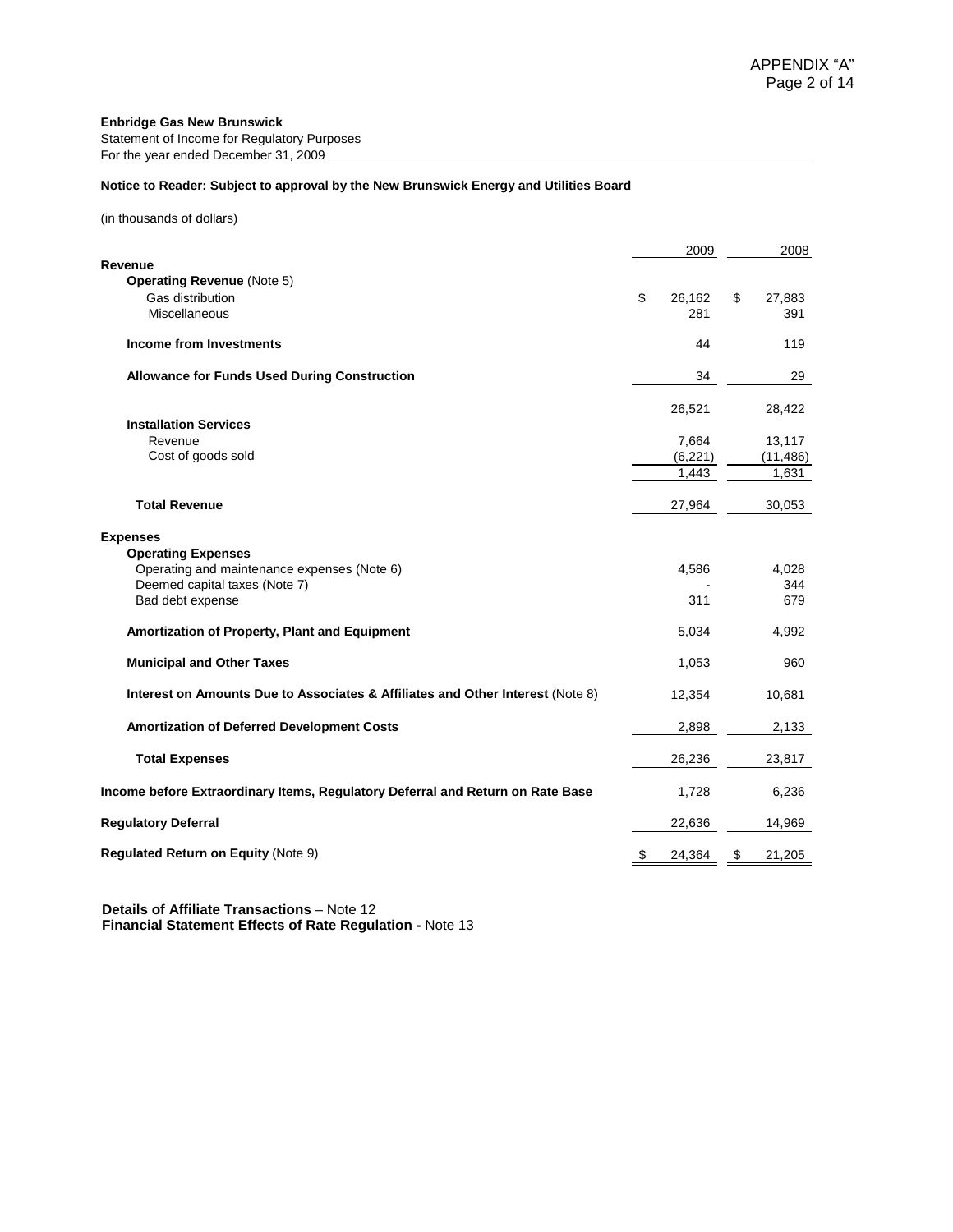For the year ended December 31, 2009

## (in thousands of dollars)

#### Note 1 **Property, Plant & Equipment**

|                                   |               | <b>Accumulated</b> | 2009<br><b>Net Book</b> | 2008<br><b>Net Book</b> | Rates of     |
|-----------------------------------|---------------|--------------------|-------------------------|-------------------------|--------------|
|                                   | <b>Cost</b>   | Amortization       | Value                   | Value                   | Amortization |
| Property, plant & equipment       |               |                    |                         |                         |              |
| General plant                     |               |                    |                         |                         |              |
| Computer hardware & software      | \$<br>3,351   | \$<br>(2,548)      | \$<br>803               | \$<br>938               | 28.80%       |
| Tools and work equipment          | 684           | (181)              | 503                     | 500                     | 5.30%        |
| Office furniture and equipment    | 460           | (120)              | 340                     | 359                     | 4.40%        |
| Transportation                    | 783           | (73)               | 710                     | 282                     | 11.80%       |
| Communications                    | 8             | (8)                |                         |                         | 28.80%       |
| Leasehold improvements            | 613           | (204)              | 409                     | 350                     | 1            |
| Subtotal                          | 5,899         | (3, 134)           | 2,765                   | 2,430                   |              |
| Distribution plant                |               |                    |                         |                         |              |
| Land                              | 375           |                    | 375                     | 375                     |              |
| Rights of way and easements       | 156           |                    | 156                     | 121                     |              |
| <b>Distribution mains</b>         | 97,142        | (11, 436)          | 85,706                  | 80,037                  | 2.43%        |
| <b>Street services</b>            | 41,227        | (5,793)            | 35,434                  | 32,456                  | 3.83%        |
| Meters and regulators             | 14,098        | (2, 332)           | 11,766                  | 11,086                  | 3.83%        |
| <b>Stations</b>                   | 13,291        | (1,991)            | 11,300                  | 9,725                   | 4.40%        |
| Subtotal                          | 166,289       | (21, 552)          | 144,737                 | 133,800                 |              |
| Total plant in service            | 172,188       | (24, 686)          | 147,502                 | 136,230                 |              |
| Construction work in progress     | 1,382         |                    | 1,382                   | 1,613                   |              |
| Total property, plant & equipment | \$<br>173,570 | \$<br>(24, 686)    | \$<br>148,884           | \$<br>137,843           |              |

**1 - Amortized over the term of the related leases.**

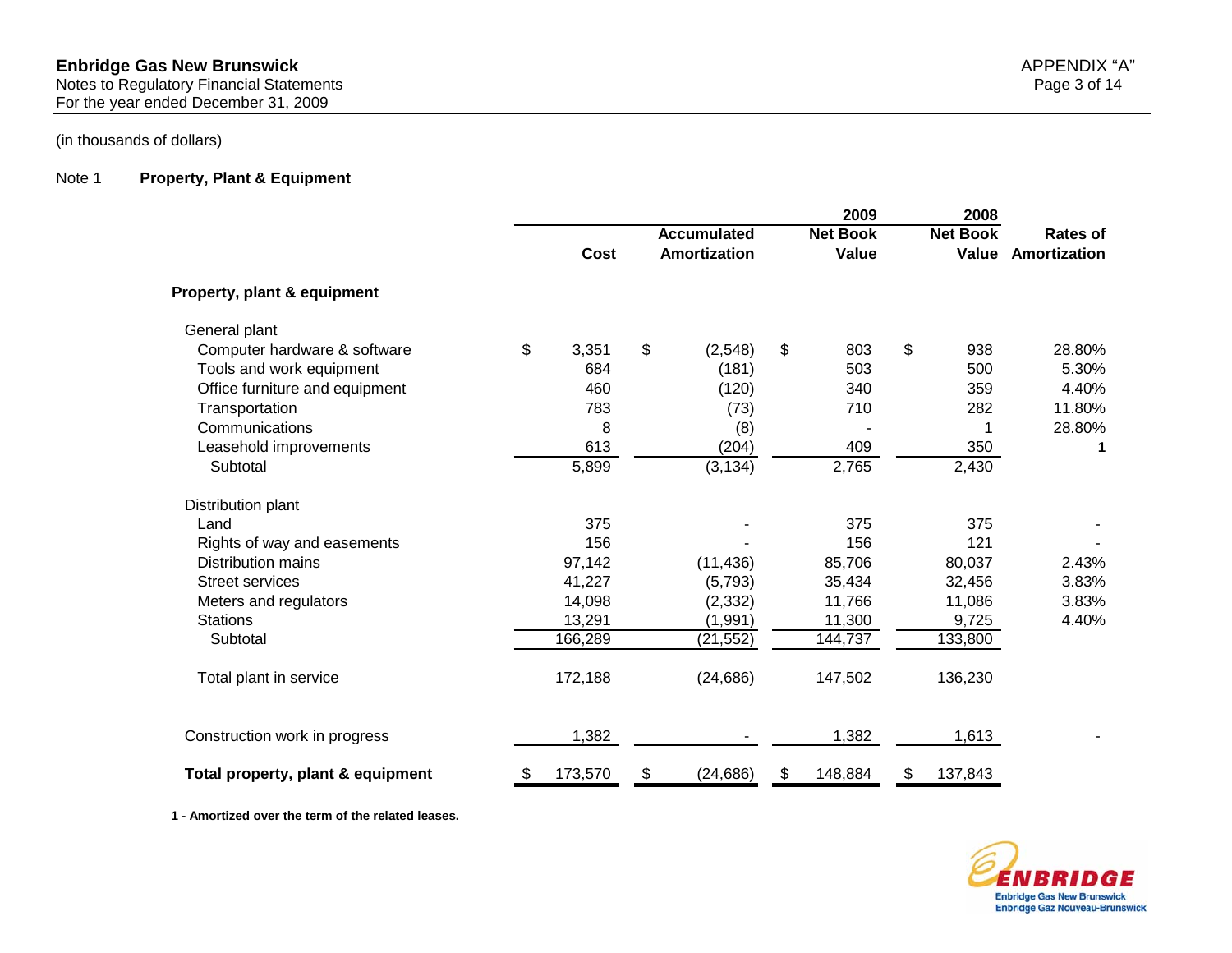#### **Enbridge Gas New Brunswick** APPENDIX "A" Notes to Regulatory Financial Statements Page 4 of 14

For the year ended December 31, 2009

### Note 2 **Deferred Development Costs - Net**

|                                          |   |               |  |                                    |    | 2009                     |   | 2008                     |                          |
|------------------------------------------|---|---------------|--|------------------------------------|----|--------------------------|---|--------------------------|--------------------------|
|                                          |   | Cost          |  | <b>Accumulated</b><br>Amortization |    | <b>Net Book</b><br>Value |   | <b>Net Book</b><br>Value | Rates of<br>Amortization |
| Franchise fee<br>Deferred carrying costs | S | .500<br>1.784 |  | (775)<br>(1,358)                   | \$ | 725<br>426               | S | 800<br>783               | 5.00%<br>20.00%          |
| Total deferred development costs, net    |   | 3,284         |  | (2, 133)                           |    | 1,151                    |   | ,583                     |                          |

### Note 3 **Development O&M Capitalized Costs – Net**

|                                              |        |                                    |         |                                 | 2009   | 2008                     |        |                          |  |
|----------------------------------------------|--------|------------------------------------|---------|---------------------------------|--------|--------------------------|--------|--------------------------|--|
|                                              | Cost   | <b>Accumulated</b><br>Amortization |         | <b>Net Book</b><br><b>Value</b> |        | <b>Net Book</b><br>Value |        | Rates of<br>Amortization |  |
| Development O&M capitalized costs            | 95.405 |                                    | (7.078) |                                 | 88.327 |                          | 79.316 | 2.43%                    |  |
| Total development O&M capitalized costs, net | 95.405 |                                    | (7,078) |                                 | 88.327 |                          | 79,316 |                          |  |

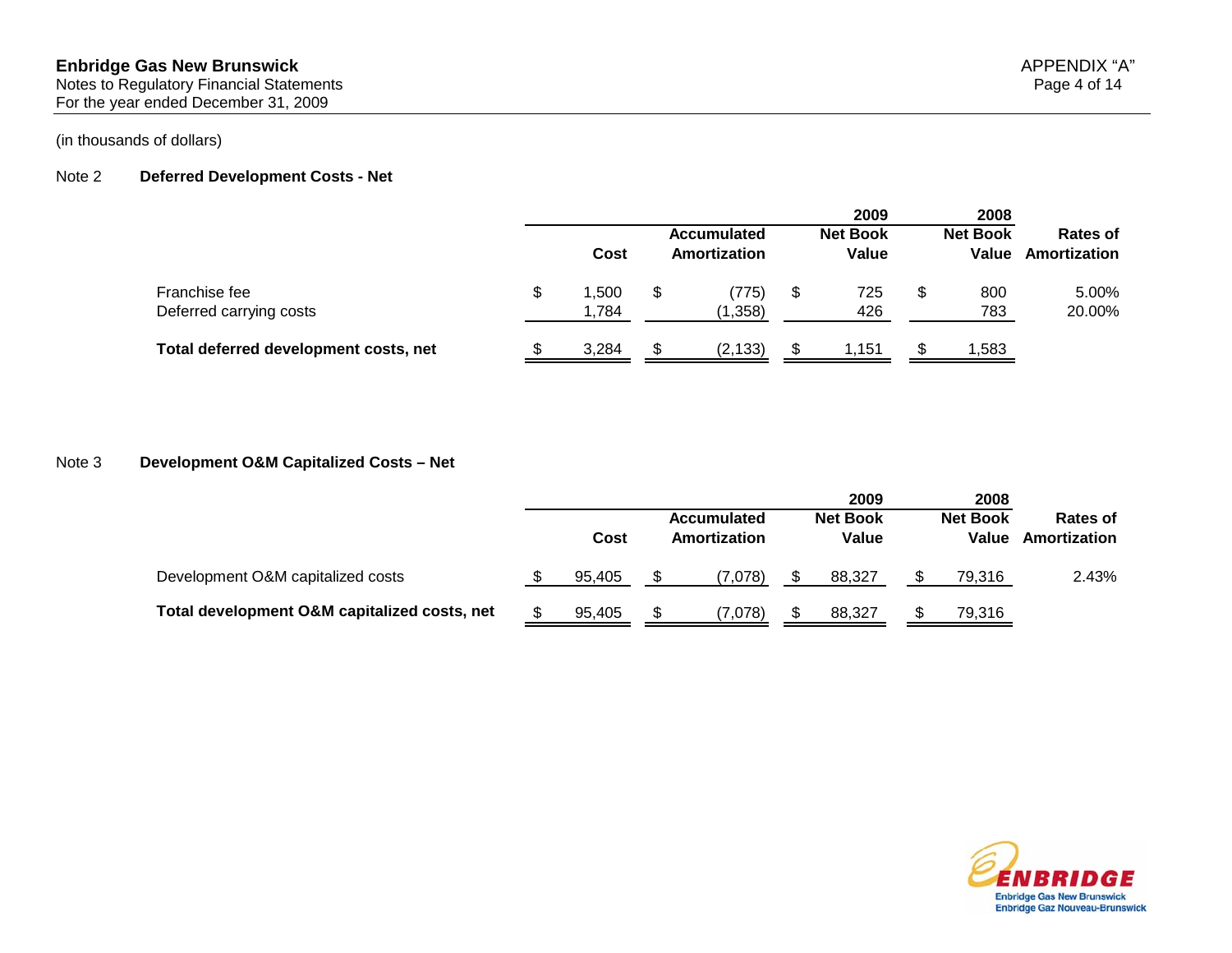#### Note 4 **Long-term Advances from Associates and Affiliates**

|                                |                   |                      |         |               | 2009                |           |         |               | 2008                     |                          |
|--------------------------------|-------------------|----------------------|---------|---------------|---------------------|-----------|---------|---------------|--------------------------|--------------------------|
|                                |                   |                      |         |               | <b>Cost of Debt</b> |           |         |               | <b>Cost of Debt</b>      |                          |
|                                | <b>Issue Date</b> | <b>Maturity Date</b> | Amount  | Enbridge Inc. | <b>EGNB</b>         | Regulated | Amount  | Enbridge Inc. | <b>EGNB</b>              | Regulated                |
| Promissory Note                | $6$ -Feb-01       | 6-Feb-11             | 6,150   | 6.33%         | 7.95%               | 7.33%     | 6,150   | 6.33%         | 7.95%                    | 7.33%                    |
| <b>Promissory Note</b>         | 28-Jun-02         | 29-Jun-12            | 6,000   | 6.08%         | 7.89%               | 7.08%     | 6,000   | 6.08%         | 7.89%                    | 7.08%                    |
| Promissory Note                | 23-Dec-02         | 24-Dec-12            | 7,500   | 6.50%         | 7.41%               | 7.50%     | 7,500   | 6.50%         | 7.41%                    | 7.50%                    |
| <b>Promissory Note</b>         | 26-Jun-03         | 27-Jun-13            | 13,000  | 5.62%         | 6.96%               | 6.62%     | 13,000  | 5.62%         | 6.96%                    | 6.62%                    |
| Promissory Note                | 30-Dec-03         | 30-Dec-13            | 14,000  | 5.34%         | 7.14%               | 6.34%     | 14,000  | 5.34%         | 7.14%                    | 6.34%                    |
| <b>Promissory Note</b>         | 23-Mar-04         | 24-Mar-14            | 14,000  | 5.33%         | 6.69%               | 6.33%     | 14,000  | 5.33%         | 6.69%                    | 6.33%                    |
| <b>Promissory Note</b>         | 30-Nov-04         | 28-Nov-14            | 21,000  | 5.69%         | 6.95%               | 6.69%     | 21,000  | 5.69%         | 6.95%                    | 6.69%                    |
| Promissory Note                | 30-Mar-05         | 30-Mar-15            | 6,000   | 5.04%         | 6.93%               | 6.04%     | 6,000   | 5.04%         | 6.93%                    | 6.04%                    |
| Promissory Note                | 28-Dec-05         | 28-Dec-15            | 14,000  | 4.59%         | 6.53%               | 5.59%     | 14,000  | 4.59%         | 6.53%                    | 5.59%                    |
| <b>Promissory Note</b>         | 19-Dec-06         | 19-Dec-16            | 21,000  | 4.82%         | 6.52%               | 5.82%     | 21,000  | 4.82%         | 6.52%                    | 5.82%                    |
| <b>Promissory Note</b>         | 20-Dec-07         | 20-Dec-17            | 29,000  | 5.54%         | 5.85%               | 6.54%     | 29,000  | 5.54%         | 5.85%                    | 6.54%                    |
| Promissory Note                | 19-Dec-08         | 19-Dec-13            | 15,000  | 6.85%         | 7.85%               | 7.85%     | 15,000  | 6.85%         | 7.85%                    | 7.85%                    |
| Promissory Note                | 25-Jun-09         | 25-Jun-14            | 25,000  | 4.37%         | 5.37%               | 5.37%     | $\sim$  |               | $\overline{\phantom{0}}$ | $\overline{\phantom{a}}$ |
| <b>Promissory Note</b>         | 9-Dec-09          | 9-Dec-19             | 21,000  | 4.63%         | 5.63%               | 5.63%     |         |               |                          |                          |
| Total long-term advances       |                   |                      |         |               |                     |           |         |               |                          |                          |
| from associates and affiliates |                   |                      | 212,650 | 5.47%         | 6.74%               | 6.47%     | 166,650 | 5.42%         | 6.74%                    | 6.42%                    |

The cost of debt of EGNB is limited to the actual borrowing rate of Enbridge Inc. plus 1%.

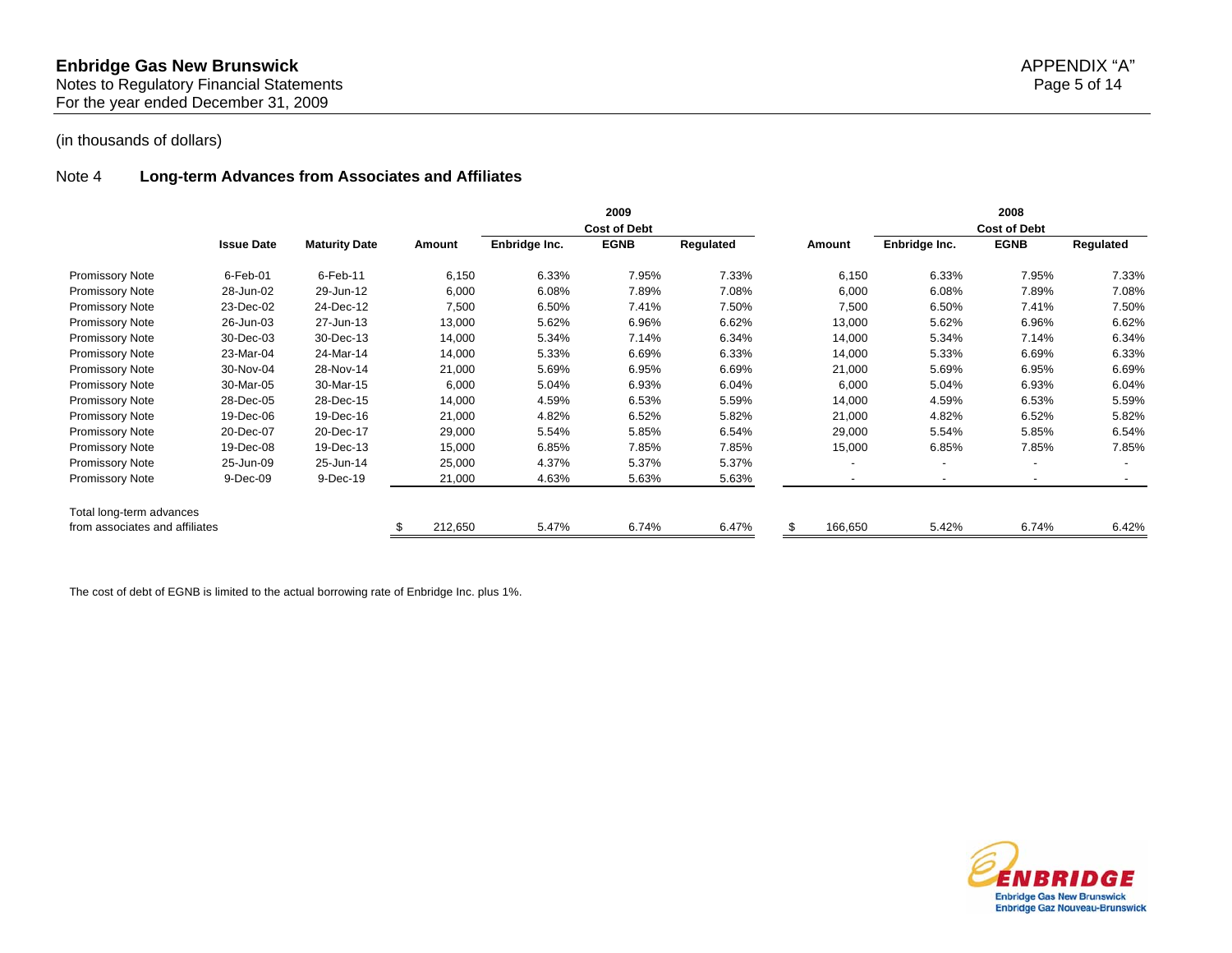#### Note 5 **Operating Revenue**

#### a**. Gas Distribution**

|                                           |             | 2009   |                                    | 2008        |                  |                          |  |
|-------------------------------------------|-------------|--------|------------------------------------|-------------|------------------|--------------------------|--|
|                                           | Revenue     |        | <b>Customers Throughput</b><br>TJs | Revenue     | <b>Customers</b> | <b>Throughput</b><br>TJs |  |
| Small general service (SGS)               | \$<br>6.982 | 8.404  | 793                                | \$<br>6.707 | 7,772            | 719                      |  |
| General service (GS)                      | 7.559       | 1.507  | 1.063                              | 7.555       | 1.348            | 866                      |  |
| Contract general service (CGS)            | 6,501       | 246    | 1,011                              | 7,698       | 246              | 976                      |  |
| Contract large general service (CLGS-LFO) | 4,680       | 24     | 1.367                              | 5,368       | 22               | 1,524                    |  |
| Contract large general service (CLGS-HFO) | 418         | 9      | 974                                | 399         |                  | 924                      |  |
| Contract large volume off peak (CLVOPS)   |             | ۰      | $\blacksquare$                     | 44          |                  | 5                        |  |
| Off peak service                          | 22          | 14     |                                    | 112         | 17               | 28                       |  |
| Total                                     | 26,162      | 10,204 | 5,211                              | 27,883      | 9,413            | 5,042                    |  |

1 Terajoule (TJ) = 1,000 Gigajoules (GJ)

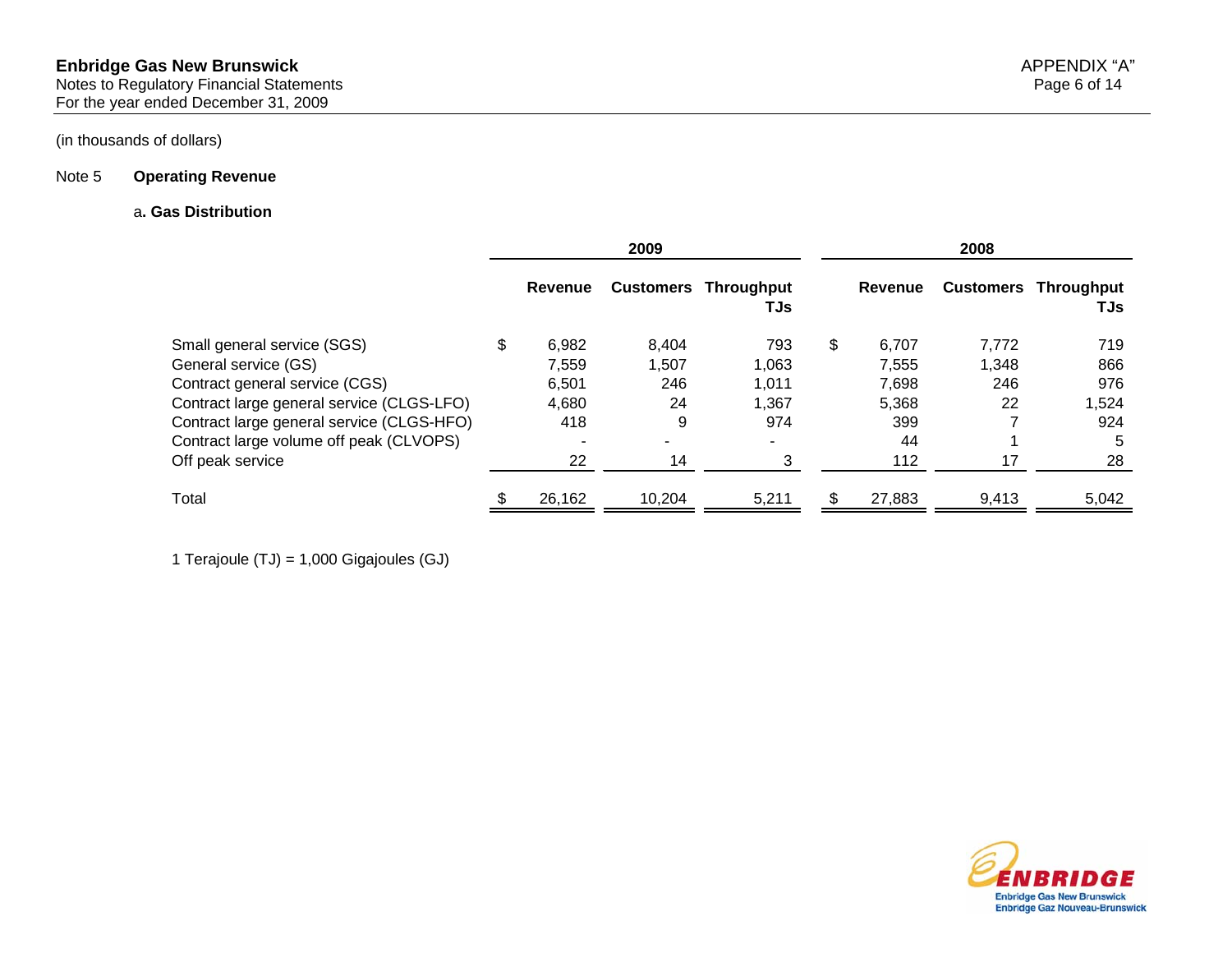# Note 5 **Operating Revenue (continued)**

## **b. Miscellaneous**

|                                                             |     | 2009       | 2008       |
|-------------------------------------------------------------|-----|------------|------------|
| Agent billing and collection<br>Other miscellaneous revenue | \$. | 125<br>156 | 105<br>286 |
| <b>Total miscellaneous</b>                                  | S   | 281        | 391        |

# **Details of Agent Billing and Collection Revenues**

(in dollars)

|                                            |   | 2009    |     | 2008    |
|--------------------------------------------|---|---------|-----|---------|
| Agent billing and collection               |   |         |     |         |
| Small general service (SGS)                | S | 96,602  | \$. | 81,648  |
| General service (GS)                       |   | 18,902  |     | 14,497  |
| Contract general service (CGS)             |   | 8,213   |     | 7,141   |
| Agent billing                              |   |         |     |         |
| Contract large general service (CLGS-LFO)  |   | 306     |     | 572     |
| Contract large general service (CLGS-HFO)  |   | 396     |     | 277     |
| Contract large volume service (CLVOPS)     |   |         |     | 45      |
| Off peak service (OPS)                     |   | 917     |     | 1,020   |
|                                            |   |         |     |         |
| Total agent billing and collection revenue |   | 125,336 |     | 105.200 |

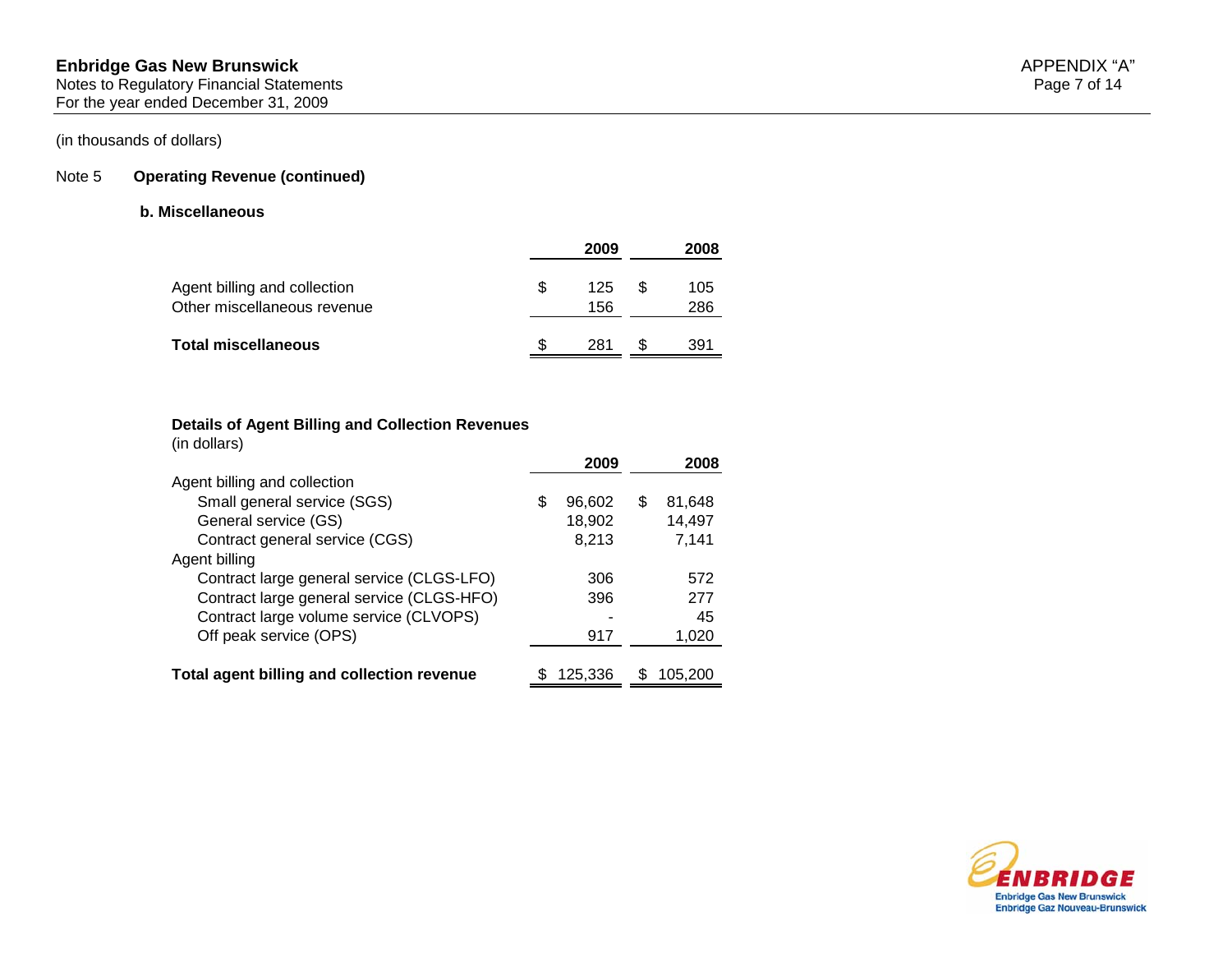#### **Enbridge Gas New Brunswick** APPENDIX "A"

Notes to Regulatory Financial Statements Page 8 of 14 For the year ended December 31, 2009

## Note 6 **Operating and Maintenance Expenses**

|                                           | 2009        | 2008        |
|-------------------------------------------|-------------|-------------|
|                                           |             |             |
| Corporate management                      | \$<br>1,128 | \$<br>1,177 |
| Corporate administration                  | 984         | 876         |
| Financial reporting                       | 715         | 602         |
| Information technology                    | 919         | 886         |
| Regulatory & upstream                     | 1,372       | 852         |
| Sales & marketing                         | 6,872       | 17,528      |
| Distribution & maintanance                | 5,763       | 6,201       |
| Customer care                             | 1,342       | 983         |
| Human resources                           | 1,786       | 1,813       |
| Gas transportation and related activities | 1,141       | 1,288       |
| Total                                     | 22,022      | 32,206      |
| <b>Capitalized to:</b>                    |             |             |
| Property, plant & equipment               | 6,267       | 6,593       |
| Development O&M capitalized costs         | 11,169      | 21,585      |
| <b>Total capitalized</b>                  | 17,436      | 28,178      |
|                                           |             |             |
| Total                                     | \$<br>4,586 | \$<br>4,028 |

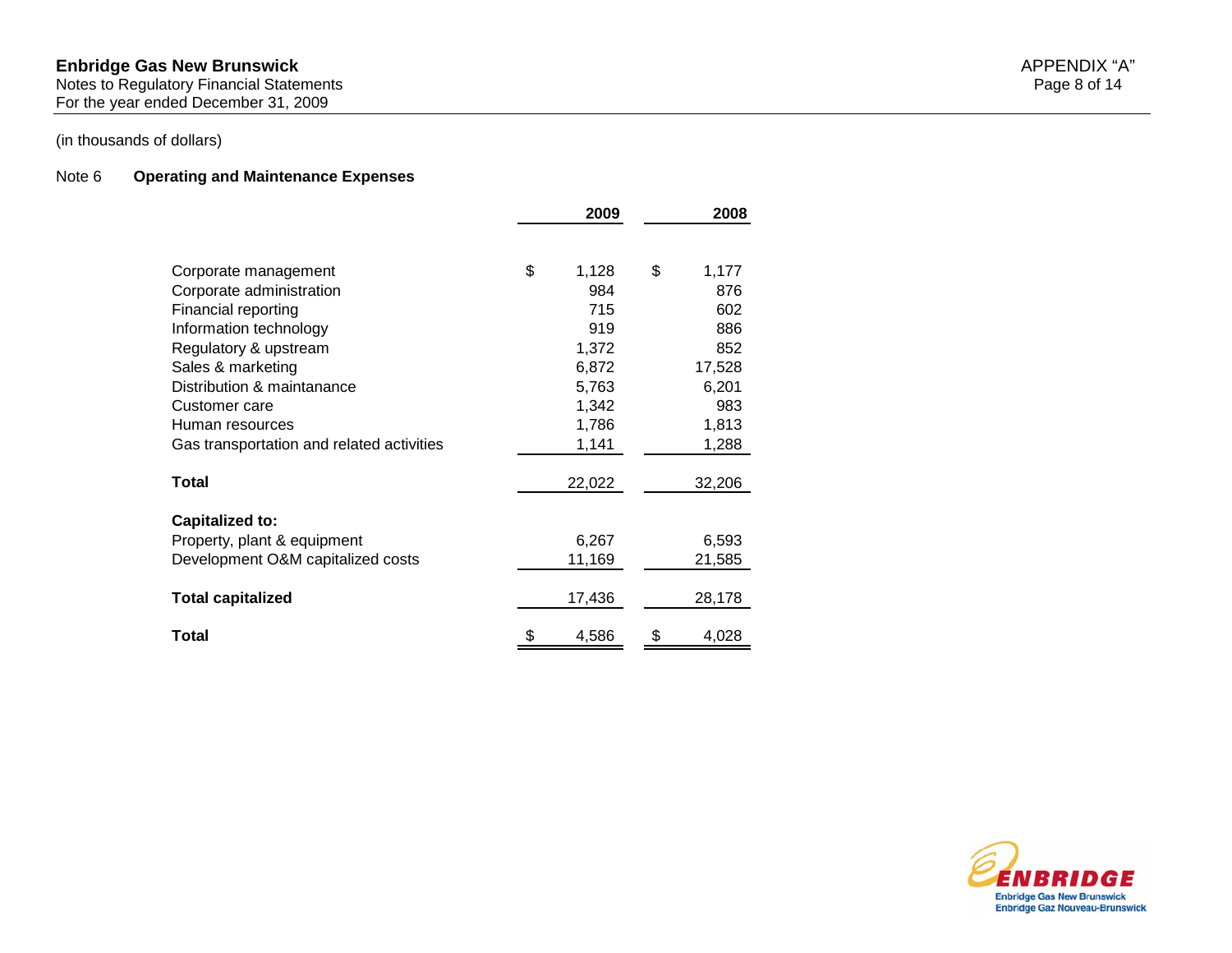#### Note 7 **Deemed Capital Taxes**

|                                              | 2009 |                |    |                   | 2008          |    |                   |  |
|----------------------------------------------|------|----------------|----|-------------------|---------------|----|-------------------|--|
|                                              |      | <b>Federal</b> |    | <b>Provincial</b> | Federal       |    | <b>Provincial</b> |  |
| <b>Calculation of deemed taxable capital</b> |      |                |    |                   |               |    |                   |  |
| Partnership capital for regulatory purposes  | \$   | 176,054        | \$ | 176,054           | \$<br>176,777 | \$ | 176,777           |  |
| Retained earnings for regulatory purposes    |      | 9,386          |    | 9,386             | 8,590         |    | 8,590             |  |
| Sub-total                                    |      | 185,440        |    | 185,440           | 185,367       |    | 185,367           |  |
| Restricted term deposit                      |      | (2,955)        |    | (2,955)           | (3,048)       |    | (3,048)           |  |
| Long-term debt                               |      | 212,650        |    | 212,650           | 166,650       |    | 166,650           |  |
| Sub-total                                    |      | 209,695        |    | 209,695           | 163,602       |    | 163,602           |  |
| Capital deduction                            |      | (50,000)       |    | (5,000)           | (50,000)      |    | (5,000)           |  |
| Total taxable capital                        |      | 345,135        |    | 390,135           | 298,969       |    | 343,969           |  |
| <b>Taxes</b>                                 |      |                |    |                   |               |    |                   |  |
| Federal                                      |      |                |    | 0.000%            |               |    | 0.000%            |  |
| Provincial                                   |      |                |    | 0.000%            | 344           |    | 0.100%            |  |
| <b>Total deemed capital taxes</b>            | \$   |                |    |                   | \$<br>344     |    |                   |  |

 $1$  - Effective January 1, 2009, the Provincial portion of the Large Corporation Capital Tax (LCCT) was eliminated

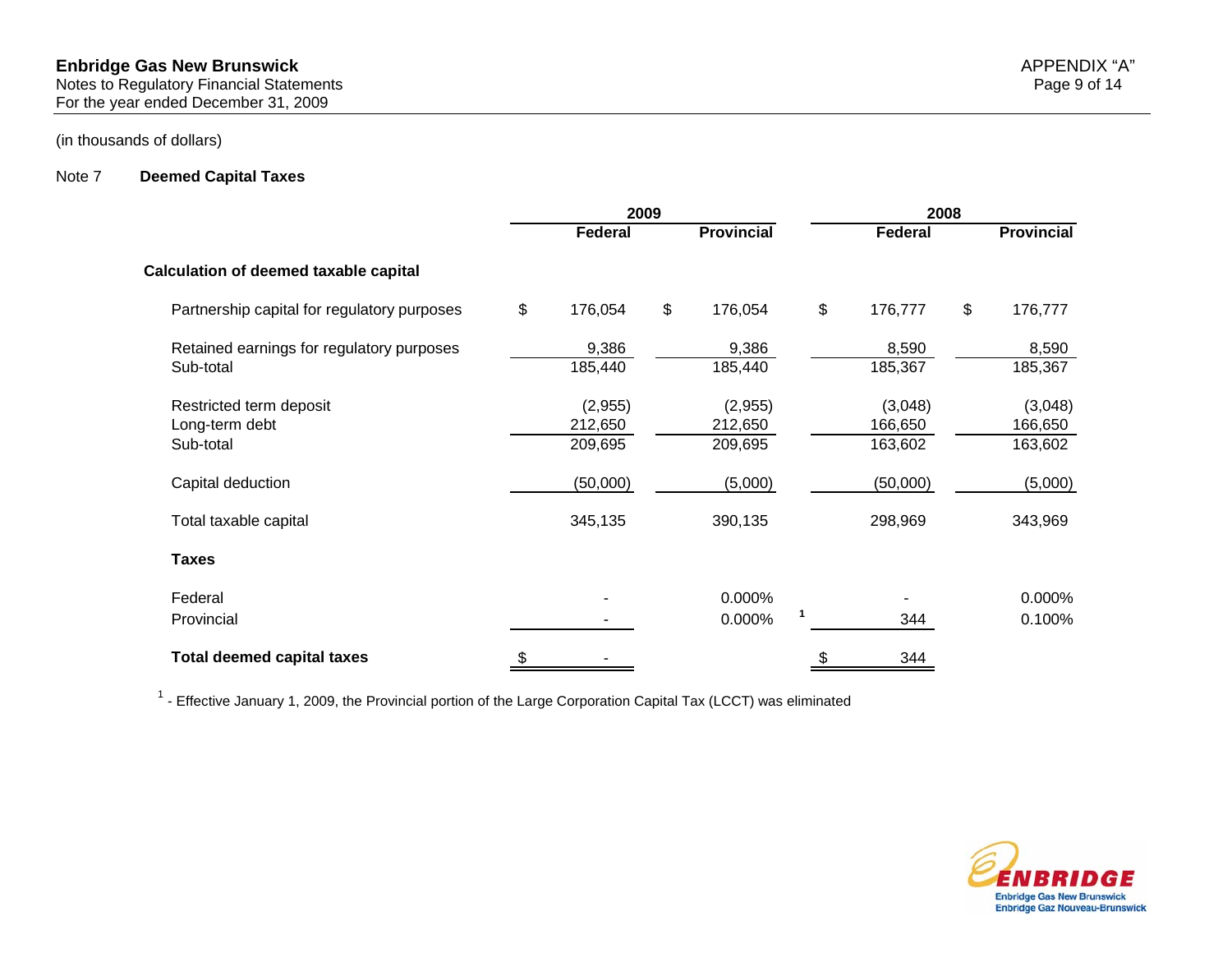#### Note 8 **Interests on Amounts Due to Associates & Affiliates and Other Interest**

|                                                                             | 2009   | 2008   |
|-----------------------------------------------------------------------------|--------|--------|
| Interest on long-term debt                                                  | 12.162 | 10.468 |
| Other interest expense                                                      | 180    | 203    |
| AIDC - allowance for funds used during construction (debt component)        | 12     | 10     |
| Total interest on amounts due to associates & affiliates and other interest | 12.354 | 10.681 |

#### Note 9 **Regulated Returns on Equity**

|                                                                                                      | 2009         | 2008               |
|------------------------------------------------------------------------------------------------------|--------------|--------------------|
| Regulated return on equity<br>AEDC - allowance for funds used during construction (equity component) | 24.342<br>22 | \$<br>21.186<br>19 |
| Total regulated return on equity                                                                     | 24.364       | 21,205             |

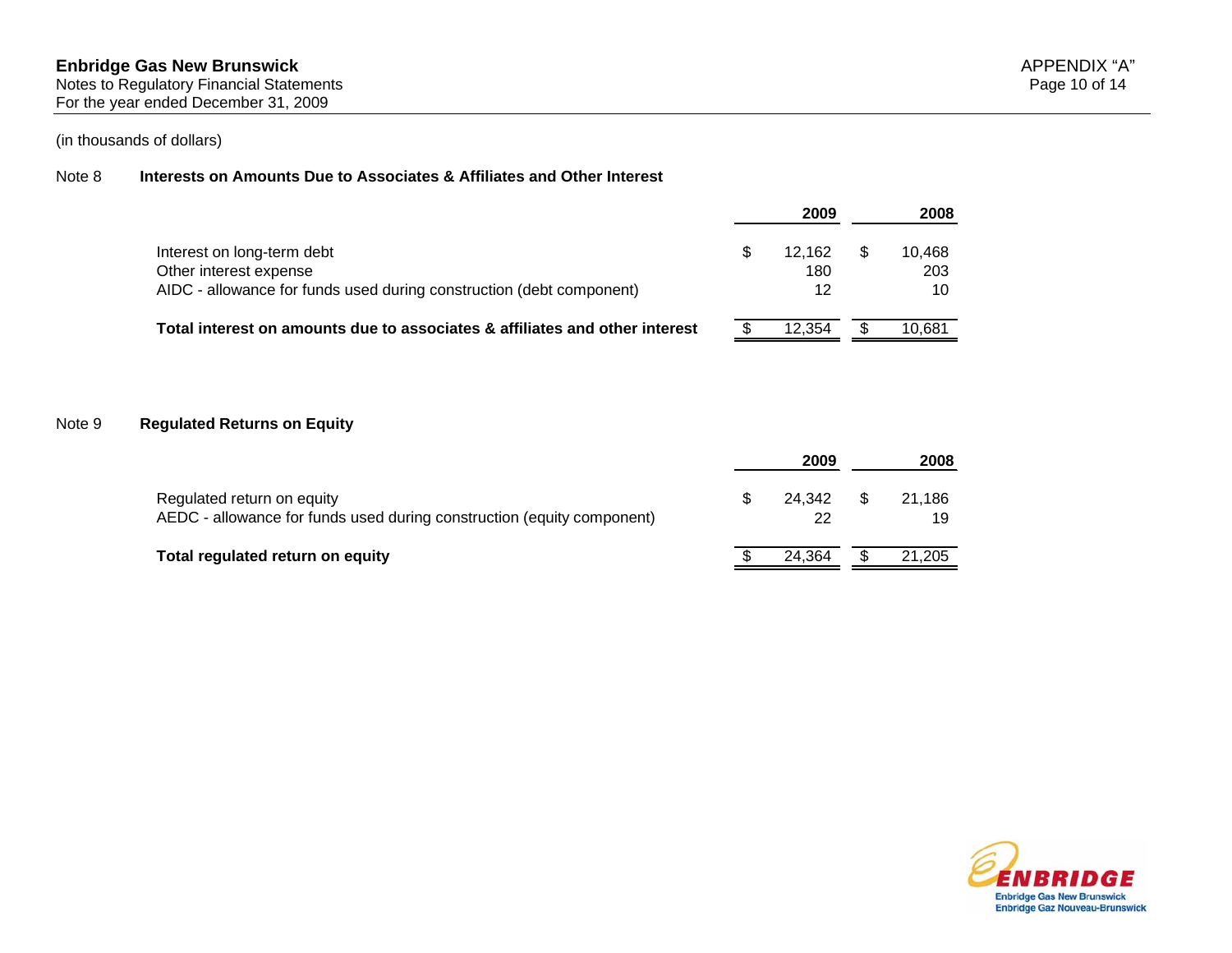#### **Enbridge Gas New Brunswick** APPENDIX "A"

Notes to Regulatory Financial Statements Page 11 of 14 For the year ended December 31, 2009

## (in thousands of dollars)

#### Note 10 **Rate Base for Regulatory Purposes**

|                                                                             | 2009                                  | 2008 |                                 |  |  |
|-----------------------------------------------------------------------------|---------------------------------------|------|---------------------------------|--|--|
| Property, plant & equipment                                                 |                                       |      |                                 |  |  |
| Cost<br>Accumulated amortization<br><b>Net</b>                              | \$<br>172,188<br>(24, 686)<br>147,502 | \$   | 155,576<br>(19, 346)<br>136,230 |  |  |
| Deferred charges                                                            |                                       |      |                                 |  |  |
| Franchise fee, at cost<br>Accumulated amortization<br><b>Net</b>            | 1,500<br>(775)<br>725                 |      | 1,500<br>(700)<br>800           |  |  |
| Development O&M capitalized costs<br>Accumulated amortization<br><b>Net</b> | 95,405<br>(7,078)<br>88,327           |      | 84,236<br>(4,920)<br>79,316     |  |  |
| Deferred carrying costs, at cost<br>Accumulated amortization<br><b>Net</b>  | 1,784<br>(1, 358)<br>426              |      | 2,687<br>(1, 904)<br>783        |  |  |
| Deferral account                                                            | 155,372                               |      | 132,878                         |  |  |
| <b>Total deferred charges</b>                                               | 244,850                               |      | 213,777                         |  |  |
| <b>Term deposit</b>                                                         | 2,955                                 |      | 3,048                           |  |  |
| <b>Working capital allowance</b>                                            | 1,757                                 |      | 2,242                           |  |  |
| <b>Total rate base</b>                                                      | 397,064                               | \$   | 355,297                         |  |  |
| Average rate base                                                           | \$<br>374,483                         | \$   | 325,932                         |  |  |

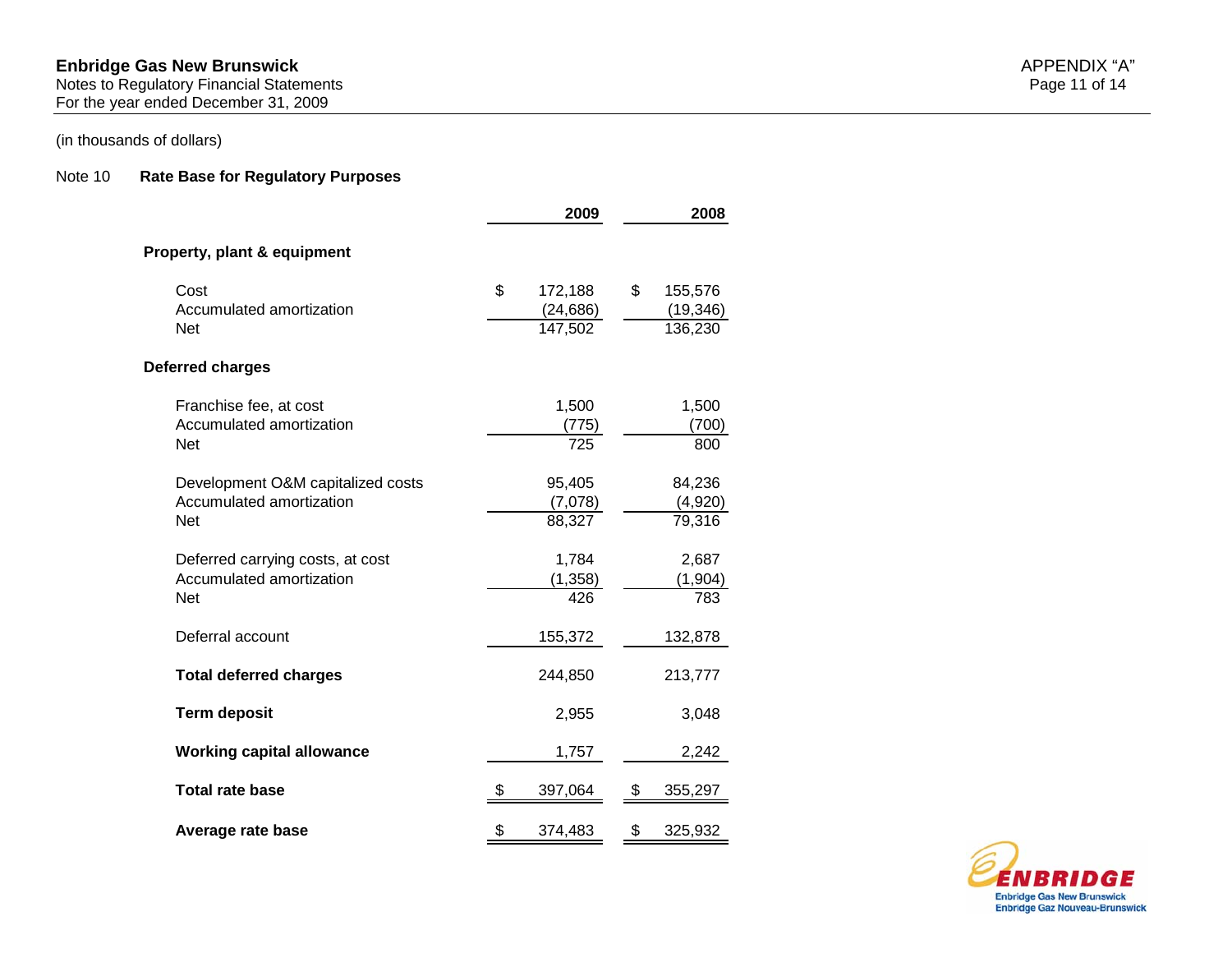#### **Enbridge Gas New Brunswick** APPENDIX "A"

Notes to Regulatory Financial Statements Page 12 of 14 For the year ended December 31, 2009

## (in thousands of dollars)

# Note 11 **Capital Structure for Regulatory Purposes**

|                                                              | 2009          | 2008          |
|--------------------------------------------------------------|---------------|---------------|
| <b>Capital structure</b>                                     |               |               |
| Long-term debt                                               | \$<br>212,650 | \$<br>166,650 |
| Equity                                                       | 185,440       | 185,367       |
| Total                                                        | \$<br>398,090 | \$<br>352,017 |
| Capital structure percentage                                 |               |               |
|                                                              |               |               |
| Long-term debt                                               | 53.42%        | 47.34%        |
| Equity                                                       | 46.58%        | 52.66%        |
| Total                                                        | 100.00%       | 100.00%       |
| Capital structure average percentage for regulatory purposes |               |               |
| Long-term debt                                               | 50.00%        | 50.00%        |
| Equity                                                       | 50.00%        | 50.00%        |
|                                                              | 100.00%       | 100.00%       |

| Long-term debt | 3.25% | 3.21% |
|----------------|-------|-------|
| Equity         | 6.50% | 6.50% |
| Total          | 9.75% | 9.71% |

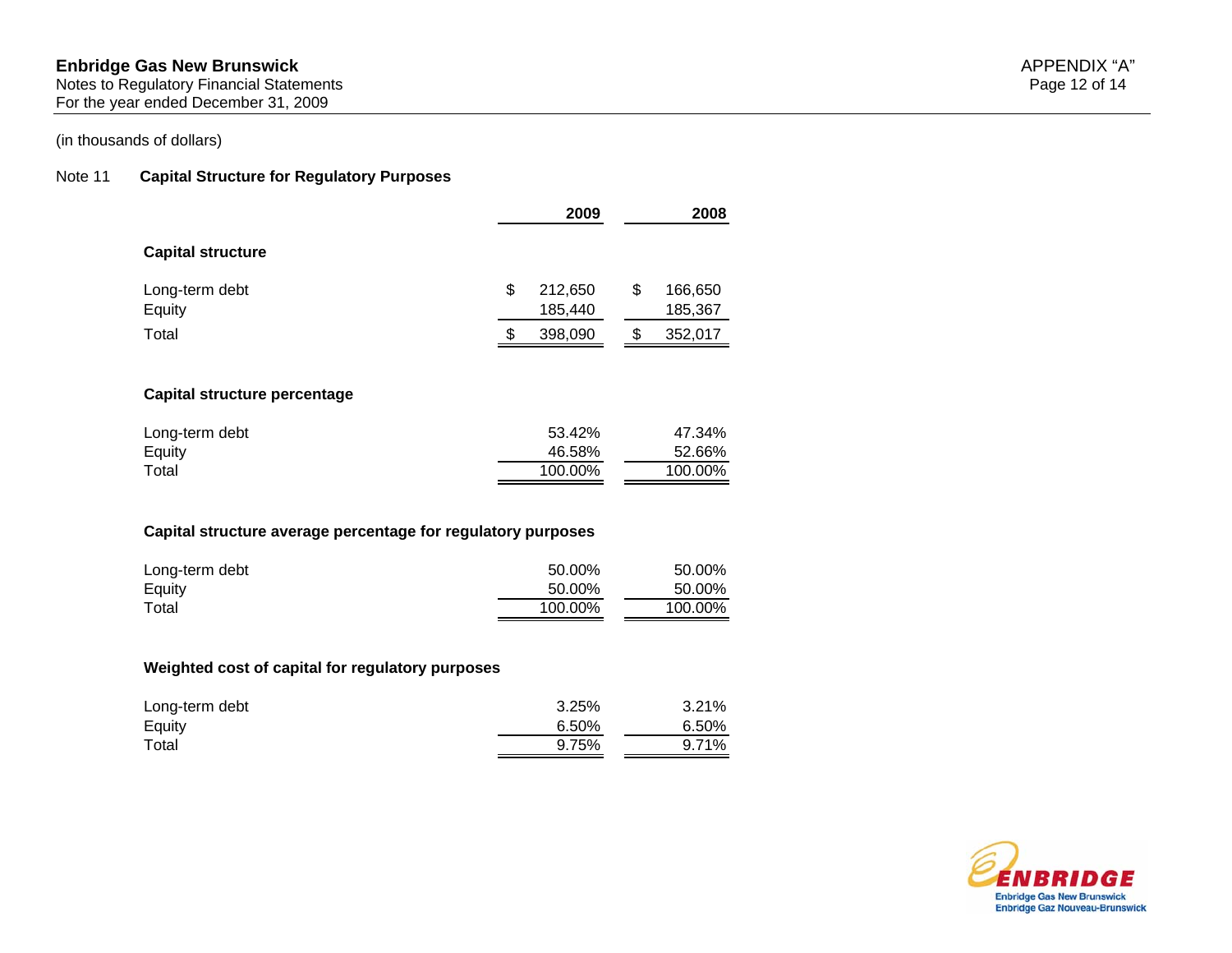#### Note 12 **Details of Affiliate Transactions**

| <b>Consulting and Services</b>              | Enbridge<br><b>Operational</b><br><b>Services</b> |                | Enbridge Inc.            |     | Enbridge<br><b>Commercial</b><br>Services Inc. | <b>Enbridge Gas</b><br><b>Distribution</b><br>Inc. |      | Gazifère Inc.  |      | <b>Total Affiliate</b><br><b>Consulting and</b><br><b>Services</b> | Total<br><b>Consulting and</b><br><b>Services</b> | <b>Affiliate</b><br><b>Expenditure as</b><br><b>Percent of Total</b><br><b>Consulting and</b><br><b>Services</b> |
|---------------------------------------------|---------------------------------------------------|----------------|--------------------------|-----|------------------------------------------------|----------------------------------------------------|------|----------------|------|--------------------------------------------------------------------|---------------------------------------------------|------------------------------------------------------------------------------------------------------------------|
| For the period ending December 31, 2009     |                                                   |                |                          |     |                                                |                                                    |      |                |      |                                                                    |                                                   |                                                                                                                  |
| Corporate management                        | \$                                                |                | \$<br>59                 | \$  |                                                | \$<br>32                                           | \$   | $\blacksquare$ | \$   | 91                                                                 | \$<br>256                                         | 36%                                                                                                              |
| Sales & marketing                           |                                                   |                |                          |     |                                                |                                                    |      |                |      |                                                                    | 982                                               | 0%                                                                                                               |
| Human resources                             |                                                   |                | 9                        |     |                                                | 23                                                 |      |                |      | 32                                                                 | 168                                               | 19%                                                                                                              |
| Distribution & maintenance                  |                                                   |                |                          |     |                                                | 624                                                |      |                |      | 624                                                                | 1,557                                             | 40%                                                                                                              |
| Budget & regulatory                         |                                                   |                |                          |     |                                                | 3                                                  |      |                |      | 3                                                                  | 1,307                                             | $0\%$                                                                                                            |
| Financial reporting                         |                                                   |                | 40                       |     |                                                | 20                                                 |      |                |      | 60                                                                 | 195                                               | 31%                                                                                                              |
| Customer care                               |                                                   |                |                          |     |                                                | 31                                                 |      | 586            |      | 617                                                                | 647                                               | 95%                                                                                                              |
| Corporate administration                    |                                                   |                | 902                      |     |                                                | 5                                                  |      |                |      | 907                                                                | 907                                               | 100%                                                                                                             |
| Gas transportation & related                |                                                   | 60             |                          |     |                                                |                                                    |      |                |      | 60                                                                 | 60                                                | 100%                                                                                                             |
| Information technology                      |                                                   |                | 135                      |     | 31                                             | 256                                                |      |                |      | 422                                                                | 514                                               | 82%                                                                                                              |
| Total                                       |                                                   | 60             | \$<br>1,145              | -\$ | 31S                                            | 994                                                | - \$ | 586            | \$   | 2,816                                                              | \$<br>6,593                                       | 43%                                                                                                              |
| For the fiscal year ended December 31, 2008 |                                                   |                |                          |     |                                                |                                                    |      |                |      |                                                                    |                                                   |                                                                                                                  |
| Corporate management                        | \$                                                | $\blacksquare$ | \$<br>38                 | \$  |                                                | \$<br>39                                           | \$   | $\blacksquare$ | \$   | 77                                                                 | \$<br>292                                         | 26%                                                                                                              |
| Sales & marketing                           |                                                   |                |                          |     |                                                |                                                    |      |                |      |                                                                    | 1,137                                             | 0%                                                                                                               |
| Human resources                             |                                                   |                | 37                       |     |                                                | 23                                                 |      |                |      | 60                                                                 | 187                                               | 32%                                                                                                              |
| Distribution & maintenance                  |                                                   |                |                          |     |                                                | 802                                                |      |                |      | 802                                                                | 1,120                                             | 72%                                                                                                              |
| Budget & regulatory                         |                                                   | 84             | $\overline{\phantom{a}}$ |     |                                                | 11                                                 |      |                |      | 95                                                                 | 812                                               | 12%                                                                                                              |
| Financial reporting                         |                                                   |                | 50                       |     |                                                | 12                                                 |      |                |      | 62                                                                 | 190                                               | 33%                                                                                                              |
| Customer care                               |                                                   |                |                          |     |                                                | 37                                                 |      |                |      | 37                                                                 | 556                                               | 7%                                                                                                               |
| Corporate administration                    |                                                   |                | 761                      |     |                                                | $\overline{7}$                                     |      |                |      | 768                                                                | 768                                               | 100%                                                                                                             |
| Gas transportation & related                |                                                   | 70             |                          |     |                                                |                                                    |      |                |      | 70                                                                 | 70                                                | 100%                                                                                                             |
| Information technology                      |                                                   |                | 139                      |     | 59                                             | 253                                                |      |                |      | 451                                                                | 488                                               | 92%                                                                                                              |
| <b>Total</b>                                | \$                                                | 154            | \$<br>1,025              | \$  | 59                                             | \$<br>$1,184$ \$                                   |      | $\blacksquare$ | - \$ | 2,422                                                              | \$<br>5,620                                       | 43%                                                                                                              |